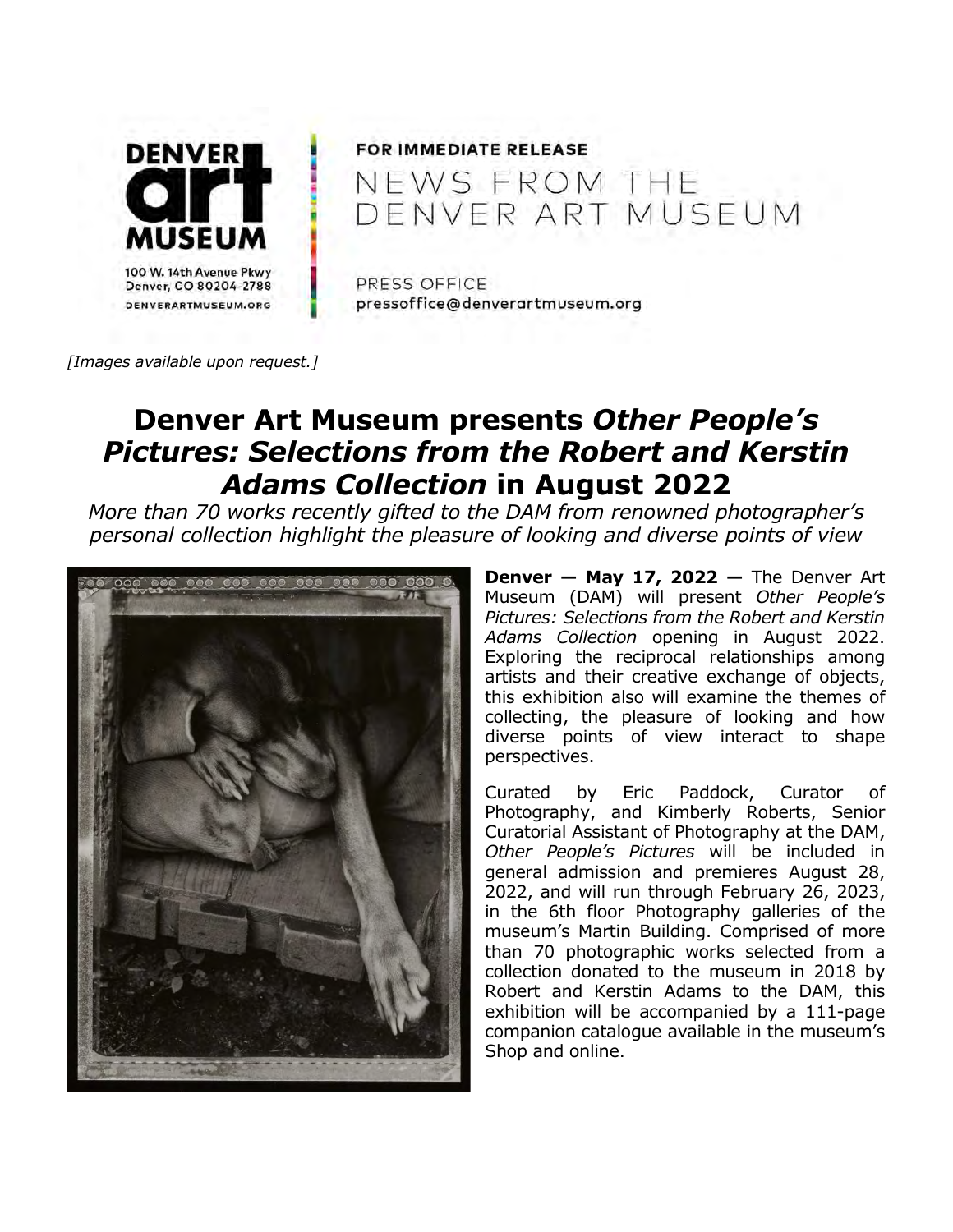

"Other People's Pictures positions Adams as the conscience of landscape photography for nearly fifty years, insisting that it is not a genre for escapism, but a way to confront both good and bad aspects of human relationships with nature," said Christoph Heinrich, Frederick and Jan Mayer Director of the Denver Art Museum. "We are so grateful to Robert and Kerstin Adams for this gift of more than 160 images to the DAM so that others could enjoy them and to lend moral support to all photographers who appreciated the artworks."

Through photographic themes of landscape and recreation; people and places; forces of nature; slowing down; and ethics, belief and memory, Other People's Pictures invites visitors to contemplate their own connections to the objects, people and places in their own lives and how photographs can convey that attachment.

"Robert and Kerstin began collecting photographs in the 1960s to remind themselves of people, landscapes and photographers they admired. As their circle of friendships grew, artists far and near offered gifts of photographs, sent old postcards or snapshots, and traded pictures—a conversation held as often in visual signs as in words," said Paddock. "Photographers

thrive on a sense of community. Although photography usually is a private endeavor, it is reassuring to know that others see and value one's efforts, and it is important to offer encouragement in return."



"Landscape and Recreation" includes landscape photographs by such well-known photographers as Edward Weston, Lois Conner and Judith Joy Ross together with works by other contemporary artists and snapshots and photo postcards by unknown makers. The overall selection reinforces the idea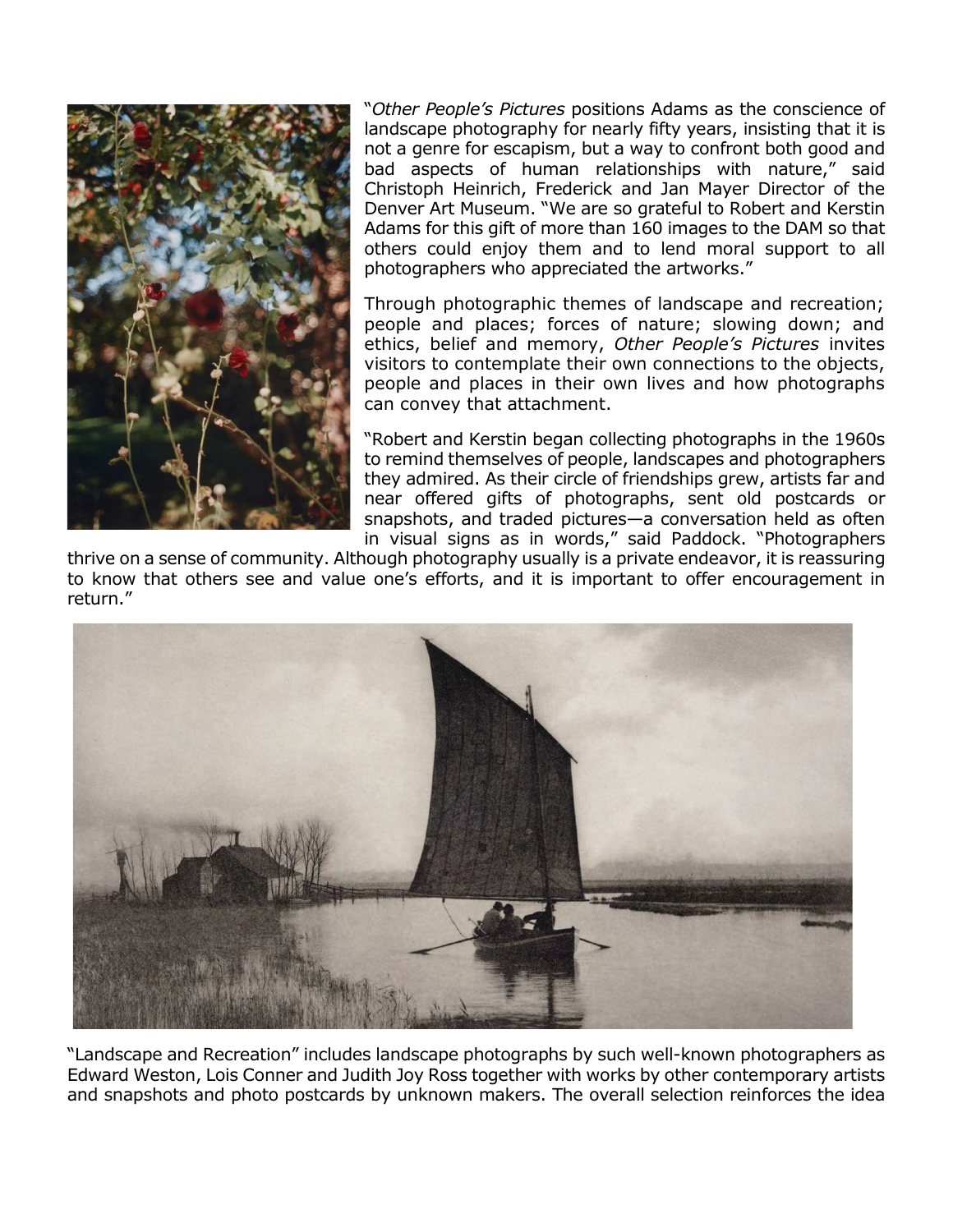that, more than just pretty scenery, "landscape" is a combination of human and natural elements places where people look at things, relax and play.



The "People" section offers a new perspective, reminding us that human life is as precious and as fragile as any others in nature —or even more so. Although their own work often is associated with environmental issues, Robert and Kerstin Adams collected photographs of people as well as landscapes. Some photographs in this section offer glimpses of others' light-hearted pleasure. These pictures underline diversity and the many ways to photograph people. The section includes photographs by prominent figures in the history of photography, including Paul Strand, Alfred Stieglitz and Carl Van Vechten.

The "Natural Forces" section is made up of photographs that approach subjects difficult to measure in human time. An ocean that has existed for billions of years or a stand of trees that was buried in the last ice age are fascinating subjects that highlight events that took place thousands of lifetimes ago. The effects of weather are felt in Chuck Forsman's photograph of a blizzard seen in the headlights of his moving car and Linda Connor's photograph of a lightning-blasted tree. An anonymous final photograph shows the trunk of a giant sequoia tree that was chopped down, then shipped to Chicago for the 1893 World's Columbian Exposition.

The photographs in "Slowing Down" are reminders of small but vital pleasures, many that are easy to overlook in our busy days and lives. Quiet small-town streets, trees reflected on a slow-moving river or bright light on a cornfield after a rainstorm invite close looking and leisurely contemplation. Photographs of dogs express a mix of humor and affection

The photographs in the section, "Ethics, Belief and Memory," refer to the kinds of things that guide people's thoughts and behavior. Images of memorial sites like the Vietnam Veteran's Memorial in Washington, D.C., are presented alongside private commemorations, such as Linda Gammell's picture of a late friend's apple orchard. Photographs by Lois Conner, Robert Adams and Edward Ranney depict religious sites associated with ancient and historical religions, while pictures by Mary Peck, Linda Connor and Akiyoshi Taniguchi touch on elemental powers that lie apart from daily experience. Three portraits of exemplary people, including a Mathew Brady portrait of Abraham Lincoln, point to those who have reshaped thinking on crucial issues of their times. A suite of Judith Joy Ross portraits shows the concern and self-possession of anti-war protesters.

Other People's Pictures: Selections from the Robert and Kerstin Adams Collection is organized by the Denver Art Museum. Support is provided by the donors to the Annual Fund Leadership Campaign and the residents who support the Scientific and Cultural Facilities District (SCFD). Promotional support is provided by 5280 Magazine and CBS4.

# Planning Your Visit

The most up-to-date information on planning a visit to the Denver Art Museum can be found online under the Plan Your Visit tab. Use this page to find details on where to park, public transit options and access information.